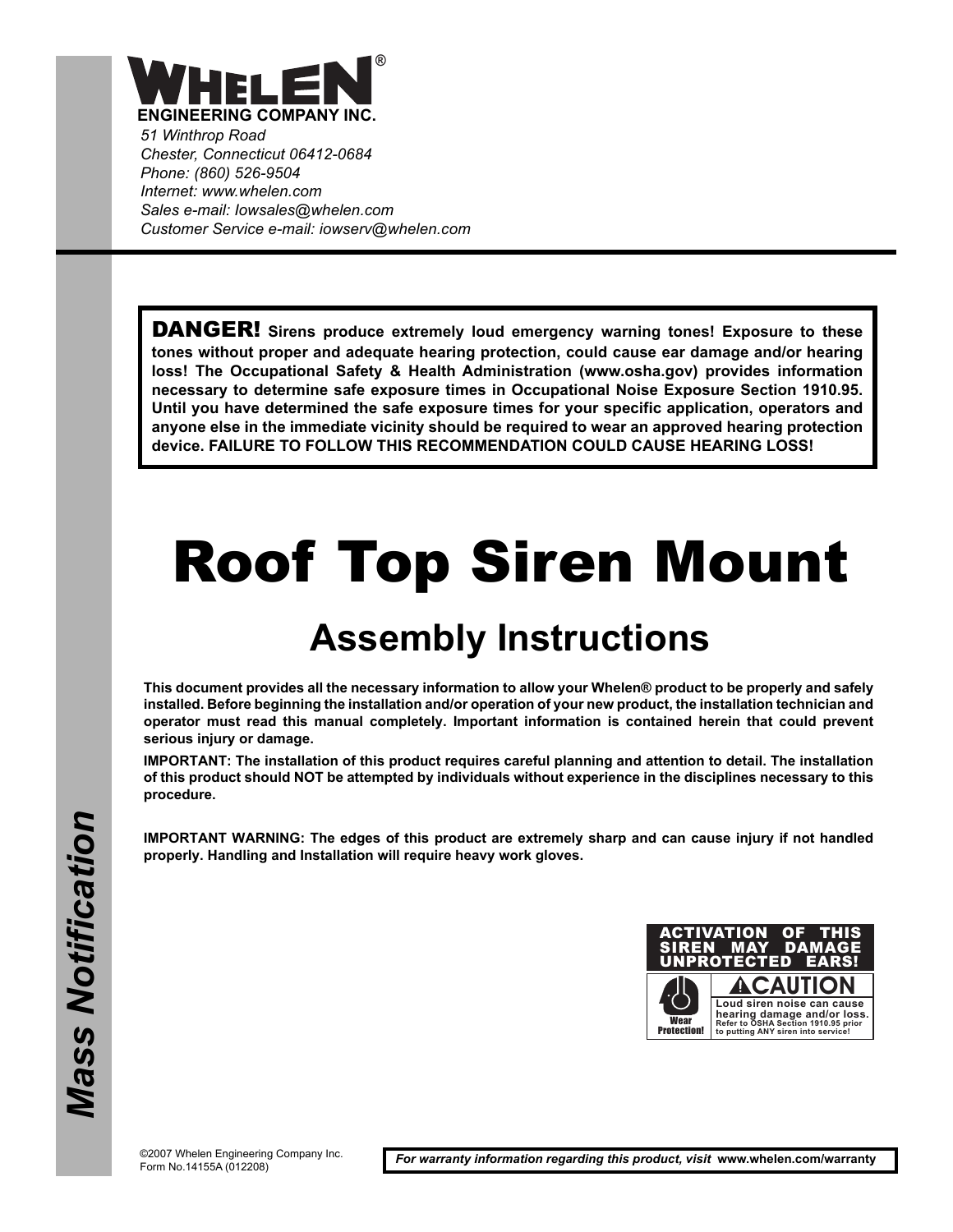## *Assembly:*



hardware. **NOTE: The bracket clamps have an arch which must face toward the S-Beam frame (See "Bracket Clamp Orientation")**

- 3. Secure the outer base plates to the other ends of the S-Beam frames with 4 more bracket clamps.
- 4. Slide the four remaining Bracket clamps onto the top part of the four S-Beam frames which are attached to the Base Plate.
- 5. Secure the other Lower Base plate to the four S-Beam frames with the 4 four Bracket Clamps you slid onto the S-Beam frames in step 4.
- 6. Secure the Pedestal Assembly to the Lower Base plate using 8 of the supplied 1/2-13 HEX HEAD BOLTS, tighten all bolts and the roof top siren mount is complete.

**IMPORTANT: This siren mount is constructed of COR-TEN® Steel. This material can be painted, however if left untreated it will develop a very thin coating of rust which will act as a protective coating. Once this happens, the material will stop rusting and this coating will protect the metal from further corrosion. If you wish to paint the stand for esthetic purposes, contact your paint dealer for the correct paint and surface preparation.**

**WARNING! Refer to the chart on the next page for proper weight distribution. Always check to see if your roof will handle the weight of the siren and the stand.**